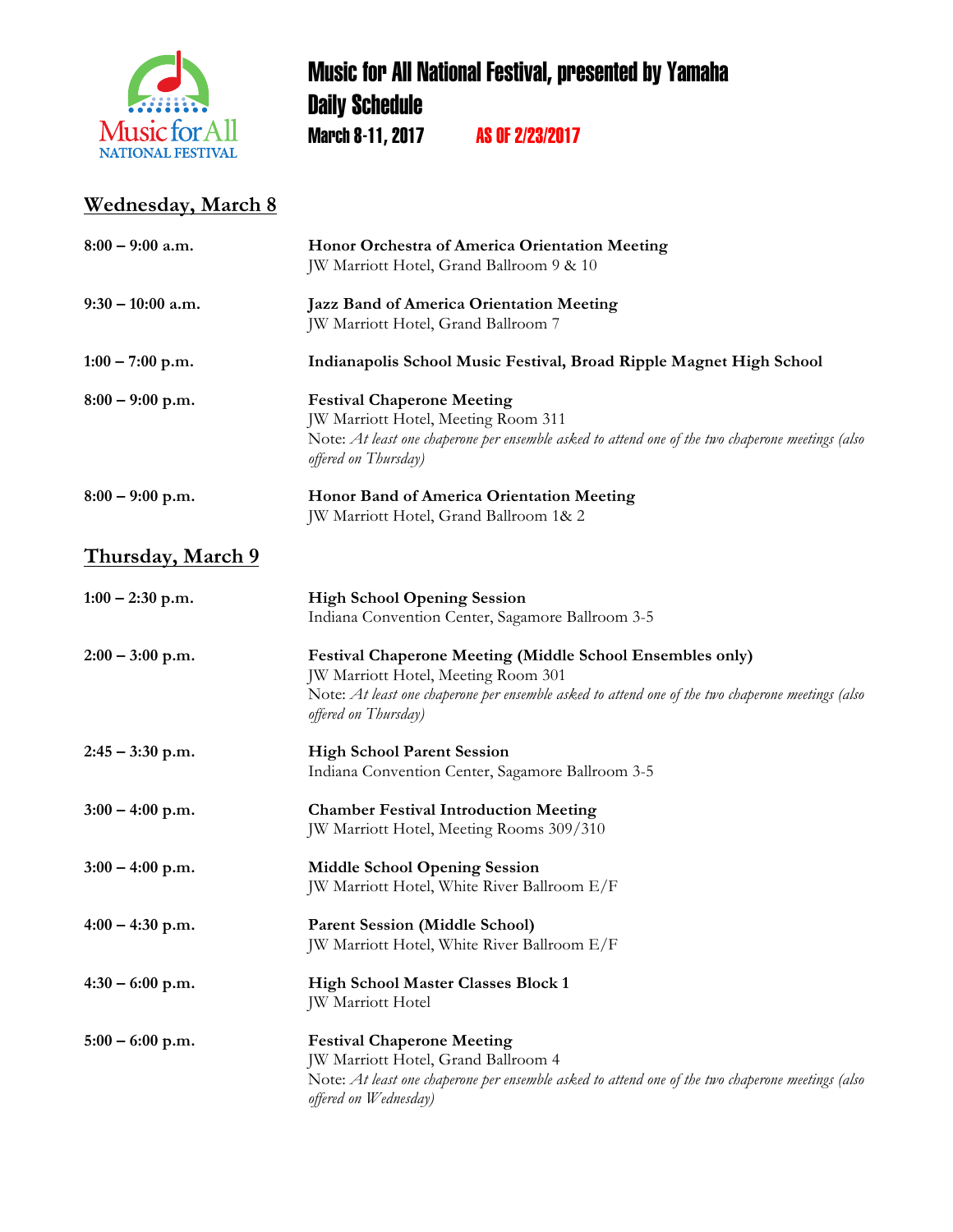| $5:00 - 9:00$ p.m.         | <b>National Concert Band Festival Performances</b><br><b>Clowes Memorial Hall - Featured Ensembles</b>           |
|----------------------------|------------------------------------------------------------------------------------------------------------------|
| $5:00$ p.m.                | Southside High School Wind Symphony; Fort Smith, AR                                                              |
| $6:00$ p.m.                | Heritage High School Wind Ensemble; Ringgold, GA                                                                 |
| $7:00$ p.m.                | Centerville High School Wind Symphony; Centerville, OH                                                           |
| 8:00 p.m.                  | Willis High School Wind Ensemble; Willis, TX                                                                     |
| $5:00 - 8:15$ p.m.         | <b>National Concert Band Festival Performances</b>                                                               |
|                            | Schrott Center for the Performing Arts - Invited Ensembles                                                       |
| $5:00$ p.m.                | West Orange High School Wind Ensemble; West Orange, NJ                                                           |
| 6:15 p.m.                  | Belleville High School Symphony Band; Belleville, MI                                                             |
| 7:30 p.m.                  | Morton High School Wind Ensemble; Morton, IL                                                                     |
| $6:00 - 10:00$ p.m.        | <b>Orchestra America National Festival Performances</b><br><b>Hilbert Circle Theatre</b>                         |
| 6:00 p.m.                  | Oscar F. Smith High School Chamber Orchestra; Chesapeake, VA                                                     |
| 7:00 p.m.                  | Nashville School of the Arts String Orchestra; Nashville, TN                                                     |
| 8:00 p.m.                  | North Cobb High School Chamber Orchestra; Kennesaw, GA                                                           |
| $9:00$ p.m.                | Bridgewater-Raritan Regional High School Symphony Orchestra; Bridgewater, NJ                                     |
| 7:00 p.m.                  | Directors' Academy Clinic with Craig Kirchhoff, Clowes Memorial Hall                                             |
| $8:00 - 10:00$ p.m.        | Middle School Student Social                                                                                     |
|                            | NCAA Hall of Champions, White River State Park                                                                   |
| $10:00$ p.m. $-12:00$ a.m. | <b>High School Student Social</b><br>JW Marriott Hotel, Grand Ballroom 5 & 6                                     |
| $10:00$ p.m. $-12:00$ a.m. | Directors' Social presented by Wenger<br>Music for All Offices<br>39 W. Jackson Place Suite 150                  |
| Friday, March 10           |                                                                                                                  |
| $8:00 - 9:30$ a.m.         | <b>High School Master Classes Block 2</b><br>JW Marriott Hotel                                                   |
| $8:00$ a.m. $-3:30$ p.m.   | <b>National Concert Band Festival Performances</b><br><b>Clowes Memorial Hall - Featured Ensembles</b>           |
| $8:00$ a.m.                | Victor J. Andrew High School Wind Symphony; Tinley Park, IL                                                      |
| 9:00 a.m.                  | Oakton High School Symphonic Band; Vienna, VA                                                                    |
| $10:00$ a.m.               | Hoover High School Symphonic Winds; Hoover, AL                                                                   |
| 11:00 a.m.                 | Liberty High School Wind Ensemble; Colorado Springs, CO                                                          |
| 12:30 p.m.                 | Stadium High School Wind Ensemble; Tacoma, WA                                                                    |
| $1:30$ p.m.                | Thomas Jefferson High School Symphonic Wind Ensemble; Alexandria, VA                                             |
| 2:30 p.m.                  | Kalani High School Wind Ensemble; Honolulu, HI                                                                   |
| $8:30$ a.m. $-6:00$ p.m.   | <b>National Concert Band Festival Performances</b><br>Schrott Center for the Performing Arts - Invited Ensembles |
| 8:30 a.m.                  | John Champe High School Wind Ensemble; Aldie, VA                                                                 |
| 9:45 a.m.                  | Westfield High School Wind Symphony; Chantilly, VA                                                               |
| 11:00 a.m.                 | J.E.B. Stuart High School Wind Ensemble; Falls Church, VA                                                        |
| $1:00$ p.m.                | Langley High School Wind Symphony; McLean, VA                                                                    |
| 2:15 p.m.                  | Lewis-Palmer High School Wind Symphony; Monument, CO                                                             |
| 3:30 p.m.                  | Nashville School of the Arts Wind Ensemble; Nashville, TN                                                        |
| 4:45 p.m.                  | Mt. Lebanon High School Wind Ensemble; Pittsburgh, PA                                                            |
|                            |                                                                                                                  |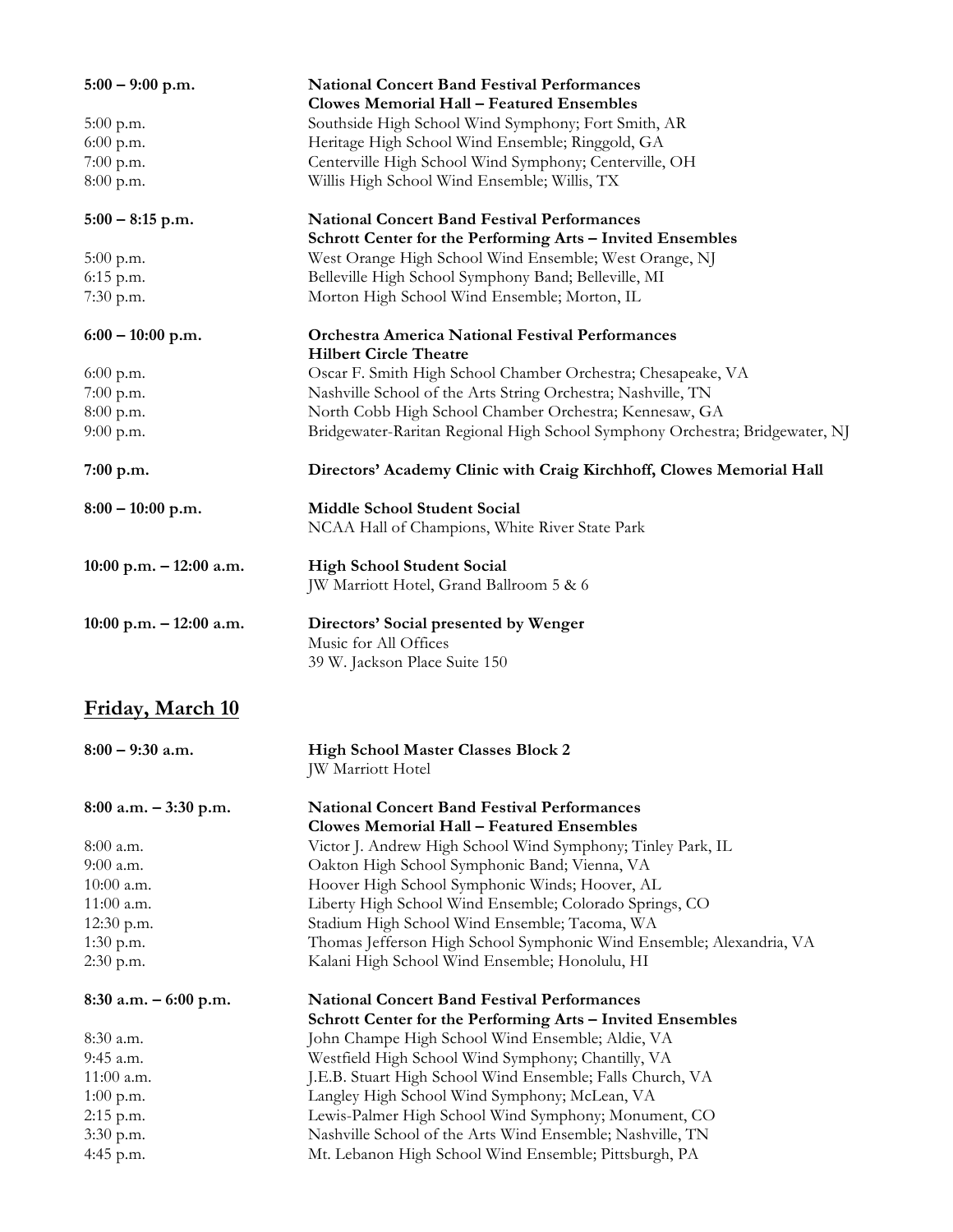| 9:00 a.m.                 | Directors' Academy Clinic with Gary Green, Clowes Memorial Hall                                                                  |
|---------------------------|----------------------------------------------------------------------------------------------------------------------------------|
| $9:00$ a.m. $-5:15$ p.m.  | <b>Sandy Feldstein National Percussion Festival Performances</b><br><b>Warren Performing Arts Center</b>                         |
| 9:00 a.m.                 | Mt. Lebanon High School Percussion Ensemble; Pittsburgh, PA                                                                      |
| 10:00 a.m.                |                                                                                                                                  |
|                           | Richland High School Percussion Ensemble; North Richland Hills, TX                                                               |
| $11:00$ a.m.              | Langham Creek High School Percussion Ensemble; Houston, TX                                                                       |
| 12:00 p.m.                | Legacy High School Percussion Ensemble; Broomfield, CO                                                                           |
| $1:30$ p.m.               | Sherman High School Percussion Ensemble; Sherman, TX                                                                             |
| 2:30 p.m.                 | Kiski Area High School Percussion Ensemble; Vandergrift, PA                                                                      |
| 3:30 p.m.                 | Cook Middle School Percussion Ensemble; Houston, TX                                                                              |
| 4:30 p.m.                 | Duitt Middle School Percussion Ensemble; Spring, TX                                                                              |
| 9:00 a.m. $-5:00$ p.m.    | <b>Chamber Music National Festival Performances</b><br><b>Indiana Historical Society</b>                                         |
| $9:00$ a.m.               | Langham Creek High School Woodwind Quintet; Houston, TX                                                                          |
| 9:45 a.m.                 | Franklin High School Saxophone Quartet; Franklin, TN                                                                             |
| 10:30 a.m.                | Normal West High School Woodwind Quintet; Normal, IL                                                                             |
| 11:15 a.m.                | Norman High School Brass Quintet; Norman, OK                                                                                     |
| 12:00 p.m.                | John Hersey High School Woodwind Quintet; Arlington Heights, IL                                                                  |
| $1:30$ p.m.               | John Hersey High School Saxophone Quintet; Arlington Heights, IL                                                                 |
| 2:15 p.m.                 | Bellbrook Middle School Bassoon Quartet; Bellbrook, OH                                                                           |
| 3:00 p.m.                 | North Hardin High School Woodwind Quintet; Radcliff, KY                                                                          |
|                           | Willis High School Wind Ensemble Sax Quartet; Willis, TX                                                                         |
| 3:45 p.m.                 |                                                                                                                                  |
| 4:30 p.m.                 | H.B. Plant High School Trumpet Ensemble; Tampa, FL                                                                               |
| 10:30 a.m. - 11:30 a.m.   | <b>Middle School Master Classes</b><br>JW Marriott Hotel                                                                         |
| 1:30 p.m.                 | Directors' Academy Clinic with H. Robert Reynolds, Clowes Memorial Hall                                                          |
| 4:30 p.m. $-6:00$ p.m.    | <b>High School Master Classes Block 3</b><br>JW Marriott Hotel                                                                   |
| 8:00 p.m.                 | Honor Orchestra of America & Jazz Band of America Concert<br>Clowes Memorial Hall                                                |
| $10:30$ p.m.              | Jazz Band of America Member & Family Reception<br>Clowes Memorial Hall, Krannert Room - Lower Level                              |
| 10:30 p.m. $- 12:30$ a.m. | Director's Social presented by Percussive Arts Society<br>Rhythm! Discovery Center<br>Circle Centre Mall, 110 W Washington St. A |
|                           | Indianapolis, IN 46204                                                                                                           |
| <u>Saturday, March 11</u> |                                                                                                                                  |
| $8:00 - 9:30$ a.m.        | <b>High School Master Classes Block 4</b><br>JW Marriott Hotel                                                                   |
| $8:00$ a.m. $-1:00$ p.m.  | <b>National Concert Band Festival Performances</b><br><b>Clowes Memorial Hall - Featured Ensembles</b>                           |
|                           |                                                                                                                                  |
| $8:00$ a.m.               | H.B. Plant High School Wind Ensemble; Tampa, FL                                                                                  |
| 9:00 a.m.                 | Bridewater-Raritan Regional High School Wind Ensemble; Bridgewater, NJ                                                           |
| $10:00$ a.m.              | Legacy High School Wind Ensemble; Broomfield, CO                                                                                 |
| $11:00$ a.m.              | Naperville North High School Symphonic Winds; Naperville, IL                                                                     |
| $12:00$ p.m.              | Richland High School Honors Band; North Richland Hills, TX                                                                       |